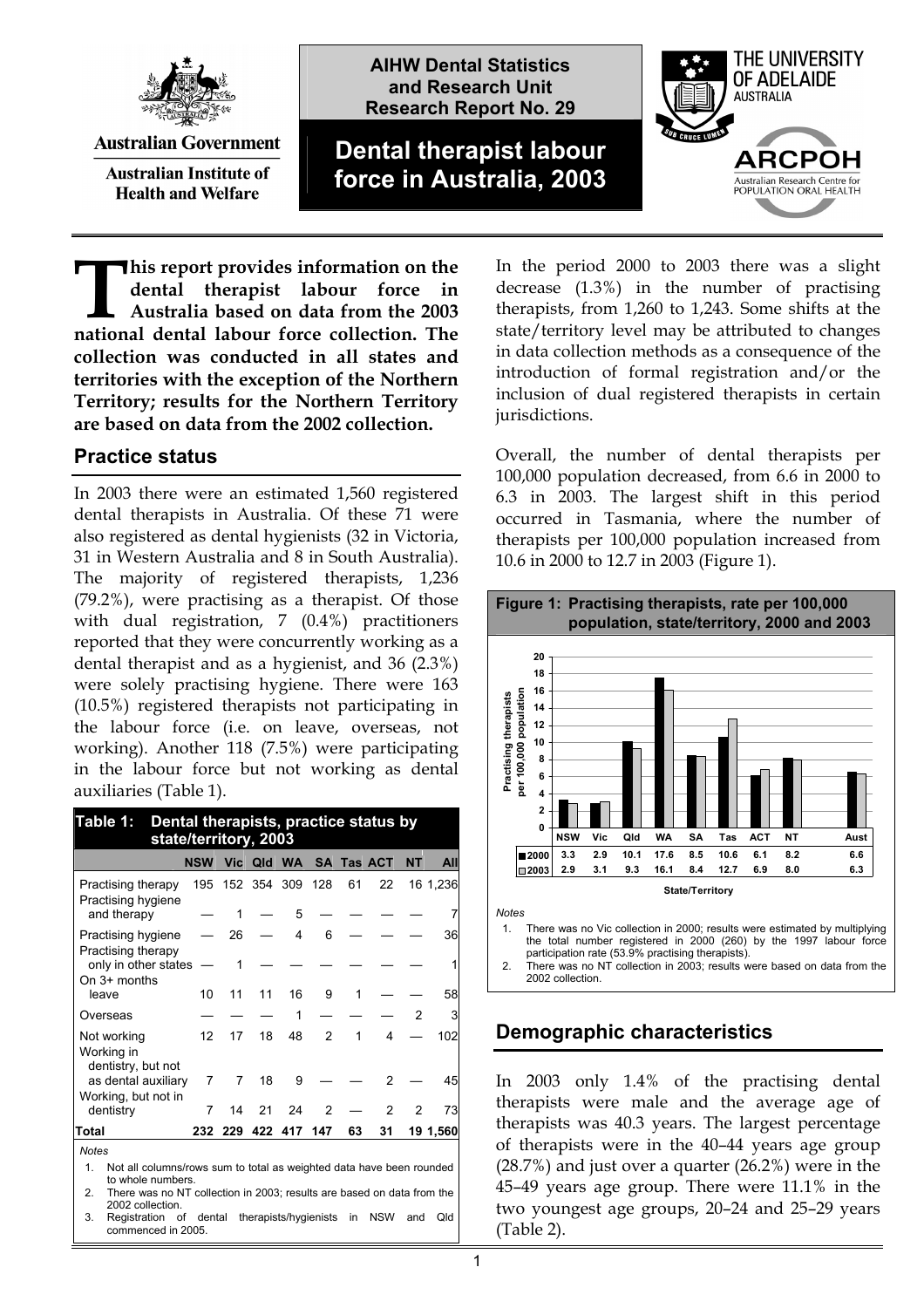| Table 2:                                                                        | Practising therapists by age group and<br>state/territory, 2003 |      |      |           |           |           |            |                |          |
|---------------------------------------------------------------------------------|-----------------------------------------------------------------|------|------|-----------|-----------|-----------|------------|----------------|----------|
| Age group                                                                       | <b>NSW</b>                                                      | Vic  | Qld  | <b>WA</b> | <b>SA</b> | Tas       | <b>ACT</b> | <b>NT</b>      | All      |
| $20 - 24$                                                                       | 12                                                              | 13   | 11   | 9         | 12        |           |            |                | 59       |
| $25 - 29$                                                                       | 22                                                              | 16   | 14   | 15        | 8         | 5         |            | $\overline{2}$ | 80       |
| $30 - 34$                                                                       | 10                                                              | 25   | 44   | 41        | 14        | 6         |            |                | 139      |
| $35 - 39$                                                                       | 32                                                              | 17   | 60   | 40        | 16        | 12        | 9          | 2              | 186      |
| $40 - 44$                                                                       | 64                                                              | 35   | 136  | 81        | 20        | 8         | 6          | 6              | 357      |
| $45 - 49$                                                                       | 44                                                              | 35   | 80   | 100       | 43        | 19        | 6          | 6              | 334      |
| $50+$                                                                           | 10                                                              | 13   | 9    | 28        | 15        | 11        | 1          |                | 87       |
| Total                                                                           | 195                                                             | 153  | 354  | 314       | 128       | 61        | 22         |                | 16 1,242 |
|                                                                                 | Average age (years)                                             |      |      |           |           |           |            |                |          |
|                                                                                 | 39.4                                                            | 38.4 | 40.2 | 41.3      |           | 40.2 41.9 | 42.2 41.6  |                | 40.3     |
| <b>Notes</b><br>$\sim$ 0.000<br>$\sim$ $\sim$ $\sim$ $\sim$ $\sim$<br>.<br>$-1$ |                                                                 |      |      |           |           |           |            |                |          |

1. There was no NT collection in 2003; results are based on data from the 2002 collection. 2. Not all columns/rows sum to total as data have been weighted and

rounded to whole numbers.

Since 1997 there has been a shift towards an older age distribution, as indicated by increases in the percentages of therapists in the two oldest age groups, 45–49 years and 50 years or older (Figure 2).



The 2000 distribution does not include Vic.

2. There was no NT collection in 2003; results are based on data from the 2002 collection.

# **Practice characteristics**

The majority (72.6%) of practising dental therapists were employed in the school dental service, 10.2% worked in community dental service practices and small percentages were employed in dental hospitals (0.9%) or teaching institutions (3.1%). Overall, 13% of therapists worked in private sector practices with percentages varying widely by state/territory. In Western Australia 39.8% of therapists reported working in the private sector, whereas in

South Australia less than 1% of therapists worked in the private sector (Table 3).

| Table 3:<br>Practising therapists, practice type by<br>state/territory, 2003                          |            |     |               |           |           |    |                |           |          |
|-------------------------------------------------------------------------------------------------------|------------|-----|---------------|-----------|-----------|----|----------------|-----------|----------|
|                                                                                                       | <b>NSW</b> | Vic | Qld           | <b>WA</b> | <b>SA</b> |    | <b>Tas ACT</b> | <b>NT</b> | All      |
| <b>Public</b>                                                                                         |            |     |               |           |           |    |                |           |          |
| School dental<br>service                                                                              | 83         | 119 | 330           | 173       | 120       | 51 | 11             | 16        | 902      |
| Community dental<br>clinic                                                                            | 88         | 15  | 5             | 4         | 1         | 5  | 10             |           | 127      |
| Dental hospital                                                                                       | 8          |     |               | 4         |           |    |                |           | 12       |
| <b>Teaching Institution</b>                                                                           | 13         | 4   | 9             | 8         | 6         |    |                |           | 39       |
| <b>Private</b>                                                                                        |            |     |               |           |           |    |                |           |          |
| Clinical practice                                                                                     | 3          | 7   | $\mathcal{P}$ | 80        |           | 5  |                |           | 97       |
| Specialist practice                                                                                   |            | 8   | 5             | 44        |           |    | 1              |           | 58       |
| Other                                                                                                 | 3          |     | 2             | 1         | 1         |    |                |           |          |
| Total                                                                                                 | 195        | 153 | 354           | 314       | 128       | 61 | 22             |           | 16 1,242 |
| <b>Notes</b><br>1<br>Not all columns/rows sum to total as data have been rounded to<br>whole numbers. |            |     |               |           |           |    |                |           |          |

2. There was no NT collection in 2003; results are based on data from the 2002 collection.

3. Based on practice type of main practice location.

4. In the NT therapists were not permitted to practise in the private sector.

## **Practice activity**

Total hours usually worked per week were summed across all reported practice locations. The largest percentage (43.3%) of therapists worked for 30–39 hours per week followed by those working 20–29 hours per week (21.5%). Only 4% worked less than 10 hours per week. The average hours worked per week was 29.4 hours. More than half (56.3%) of therapists worked part-time (Table 4).

| Table 4:                                                                                              | <b>Practising therapists, work hours</b><br>characteristics by state/territory, 2003 |      |      |                              |           |      |                                              |           |      |
|-------------------------------------------------------------------------------------------------------|--------------------------------------------------------------------------------------|------|------|------------------------------|-----------|------|----------------------------------------------|-----------|------|
|                                                                                                       | <b>NSW</b>                                                                           | Vic  | Qld  | <b>WA</b>                    | <b>SA</b> | Tas  | <b>ACT</b>                                   | <b>NT</b> | All  |
|                                                                                                       | Hours per week<br>Per cent                                                           |      |      |                              |           |      |                                              |           |      |
| ~10                                                                                                   | 1.3                                                                                  | 7.5  | 0.7  | 8.6                          | 18        | 5.9  |                                              |           | 4 O  |
| $10 - 19$                                                                                             | 11.5                                                                                 | 13.3 | 18.0 | 19.3                         | 14.4      | 5.9  | 5.6                                          |           | 15.3 |
| $20 - 29$                                                                                             | 26.9                                                                                 | 26.7 | 10.7 | 23.2                         | 27.1      | 35.3 | 33.3                                         |           | 21.5 |
| $30 - 39$                                                                                             | 33.3                                                                                 | 46.6 |      | 39.3 45.1                    | 54.9      | 37.3 | 55.6                                         | 100       | 43.3 |
| 40+                                                                                                   | 26.9                                                                                 | 5.8  | 31.3 | 3.9                          | 1.8       | 15.7 | 5.6                                          |           | 15.9 |
| Total                                                                                                 | 100                                                                                  | 100  | 100  | 100                          | 100       | 100  | 100                                          | 100       | 100  |
|                                                                                                       |                                                                                      |      |      | Average hours usually worked |           |      |                                              |           |      |
|                                                                                                       |                                                                                      |      |      |                              |           |      | 30.7 27.8 31.8 26.6 28.4 29.4 30.6 36.8 29.4 |           |      |
|                                                                                                       | Percentage working part-time (<35 hours/week)                                        |      |      |                              |           |      |                                              |           |      |
|                                                                                                       | 52.6                                                                                 | 65.9 | 45.3 | 64.9                         | 64.4      | 62.7 | 55.6                                         |           | 56.3 |
| <b>Notes</b><br>Not all columns/rows sum to total as data have been rounded to whole<br>1<br>numbers. |                                                                                      |      |      |                              |           |      |                                              |           |      |

2. There was no NT collection in 2003; results are based on data from the 2002 collection.

Average hours usually worked per week varied among age groups. Therapists in the 20–24 years age group had the highest average (37.8 hours per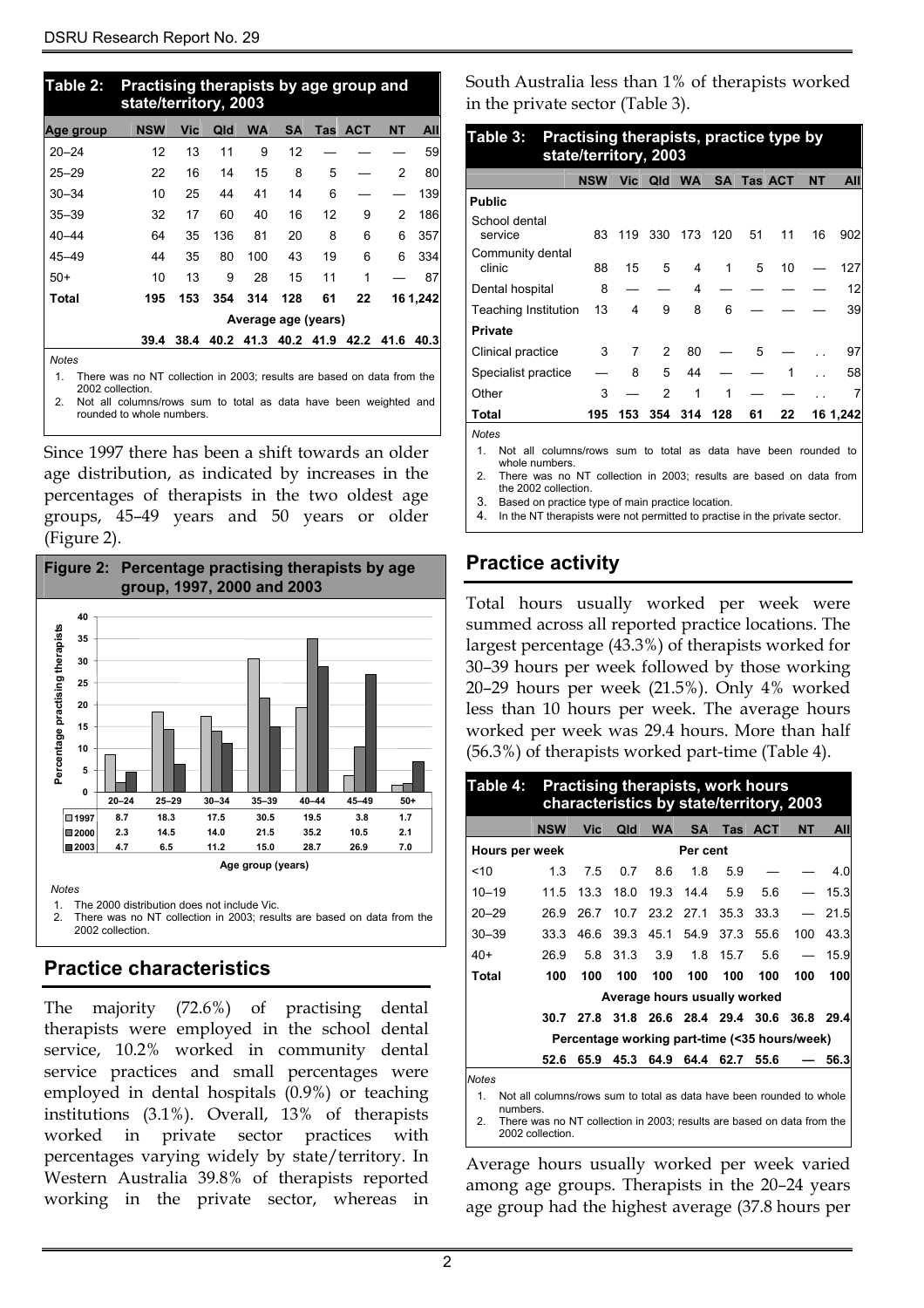week) and the 30–34 and 35–39 years age groups had the lowest averages (27.3 and 26.4 hours respectively) (Figure 3).



Therapists working part-time (less than 35 hours per week) were asked to indicate their major reasons for doing so. The most common reasons given were 'child rearing' (55.7%) and 'personal preference' (44.6%) followed by 'household duties' (34.1%). Only 5.7% cited 'work not available' as a reason for working part-time (Figure 4).



Hours dedicated to various areas of practice were totalled for all practice locations reported. The majority of hours worked (79.8%) were dedicated to dental therapy clinical practice, 7.9% was dedicated to administration/management and 4.5% were dedicated to hygiene practice. Only small percentages were dedicated to teaching/research (3.4%), oral health promotion (2.8%), chair-side assistance (1.1%) and 'other' areas of practice (0.5%).

## **Regional distribution**

In comparison to the dentist labour force, dental therapists were distributed relatively evenly across regions defined by remoteness. In 2003 the number of dentists per 100,000 population in 'Major city' areas was nearly three times higher than the number in 'Remote/Very remote' areas (57.5 and 17.3 dentists respectively per 100,000 population). In contrast, the number of therapists per 100,000 population was the same for both 'Major city' and 'Remote/Very remote' areas (5.5), and the highest rate occurred in 'Outer regional' areas (8.5) (Figure 5).



1. Regions are defined by the Australian Standard Geographical Classification (ASGC) Remoteness Areas.

There was no NT collection in 2003; results are based on data from the 2002 collection.

## **Future career position**

In order to determine potential future wastage or loss from the labour force, therapists were asked to report their 'most likely' career position in 12 months time. Only small percentages perceived that they would not be working as a dental therapist in 12 months time, with 2.9% perceiving that they would 'most likely' be working in a different profession or industry and 2.6% expecting to not be working (Table 5).

| Table 5: Practising therapists, most likely career<br>position in 12 months time, 2003 |          |  |  |  |  |  |  |
|----------------------------------------------------------------------------------------|----------|--|--|--|--|--|--|
| Most likely career position in<br>12 months time                                       | Per cent |  |  |  |  |  |  |
| Same career position                                                                   | 79.2     |  |  |  |  |  |  |
| Shift from full-time to part-time                                                      | 47       |  |  |  |  |  |  |
| Shift from part-time to full-time                                                      | 46       |  |  |  |  |  |  |
|                                                                                        |          |  |  |  |  |  |  |
| Shift from practising therapy to working in a<br>therapy/hygiene position              | 5.5      |  |  |  |  |  |  |
| Not working / on extended leave                                                        | 2.6      |  |  |  |  |  |  |
| Working in another profession/industry<br>2.9                                          |          |  |  |  |  |  |  |
| Shift from therapy to hygiene                                                          | 0.5      |  |  |  |  |  |  |
| There were 46 records excluded due to missing data.<br>Note:                           |          |  |  |  |  |  |  |